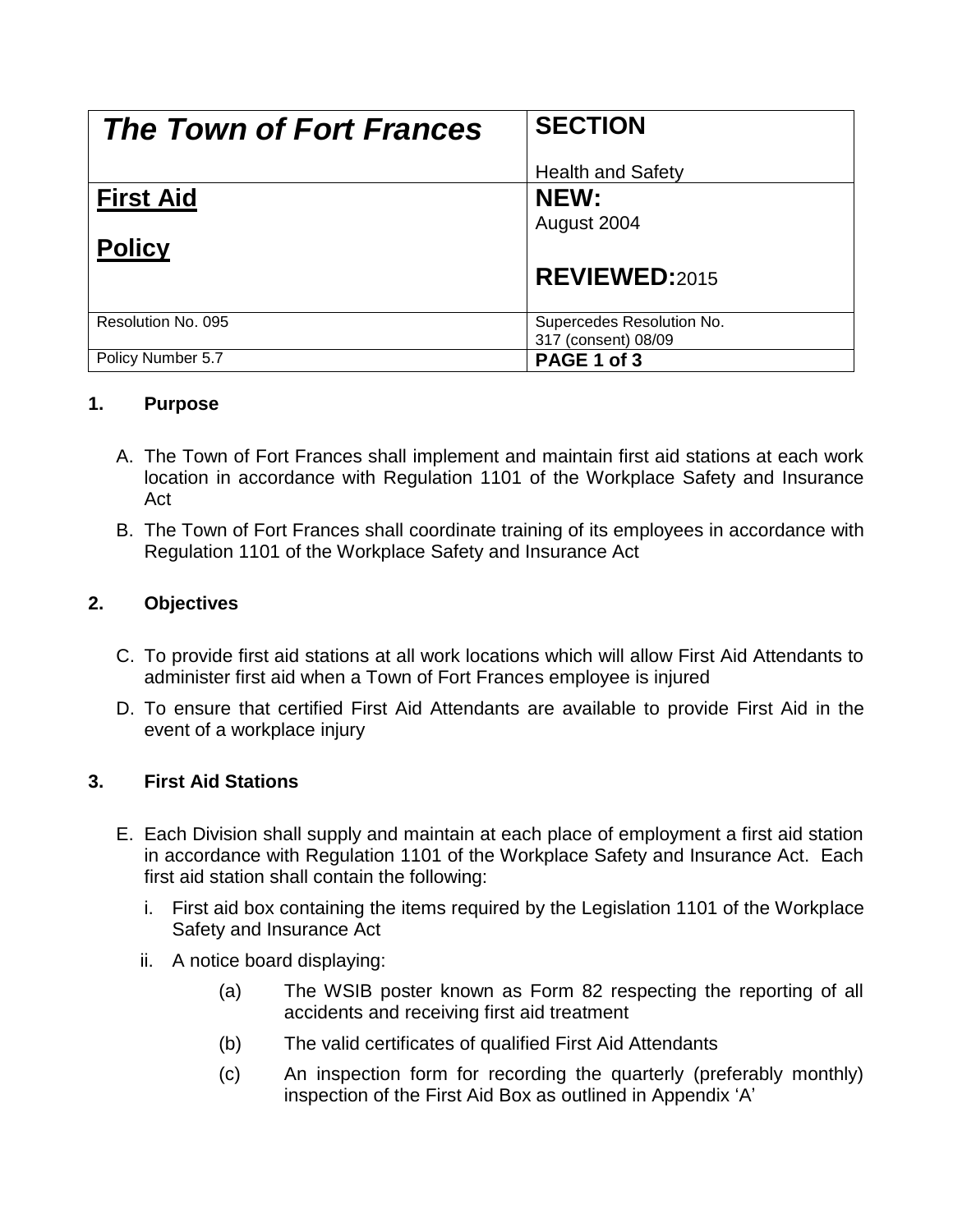- F. For the purpose of this policy, a vehicle being used to transport workers, and heavy construction and maintenance equipment are considered places of employment
- G. The first aid stations shall be located so that they are easily assessable for prompt treatment of Town employees
- H. Each Division shall ensure that the contents of the first aid boxes are inspected at least quarterly (preferably monthly) and that the results of these inspections are recorded on the Inspection Form shown in Appendix 'A'
- I. The appropriate Inspection Form should be utilized for each first aid box depending on whether the work location has five or less employees, more than five but not more than fifteen employees, more than fifteen but less than two hundred or more employees in any one shift at the work location

#### **4. First Aid Attendants**

- J. Each Division shall ensure that the first aid station is at all times in the charge of an employee who is the holder of a valid First Aid Certificate and works in the vicinity of the station
- K. It is the responsibility of each Division to determine which employees shall be qualified
- L. The First Aid Attendant is responsible for providing First Aid treatment to Town employees

#### **5. Record of Accidents**

- M. The Supervisor shall complete a record of all circumstances concerning an incident, using Appendix 'A' of the Accident/Incident Reporting Policy. This includes:
	- i. Date and time of occurrence
	- ii. Names of witnesses
	- iii. Nature and detail of injuries
	- iv. Date and time of each First Aid Treatment
	- v. Nature of each First Aid Treatment
- N. A completed *Employee Incident Report* must be signed by the employee's supervisor and forwarded to the Human Resources Manager within 24 hours of any workplace incident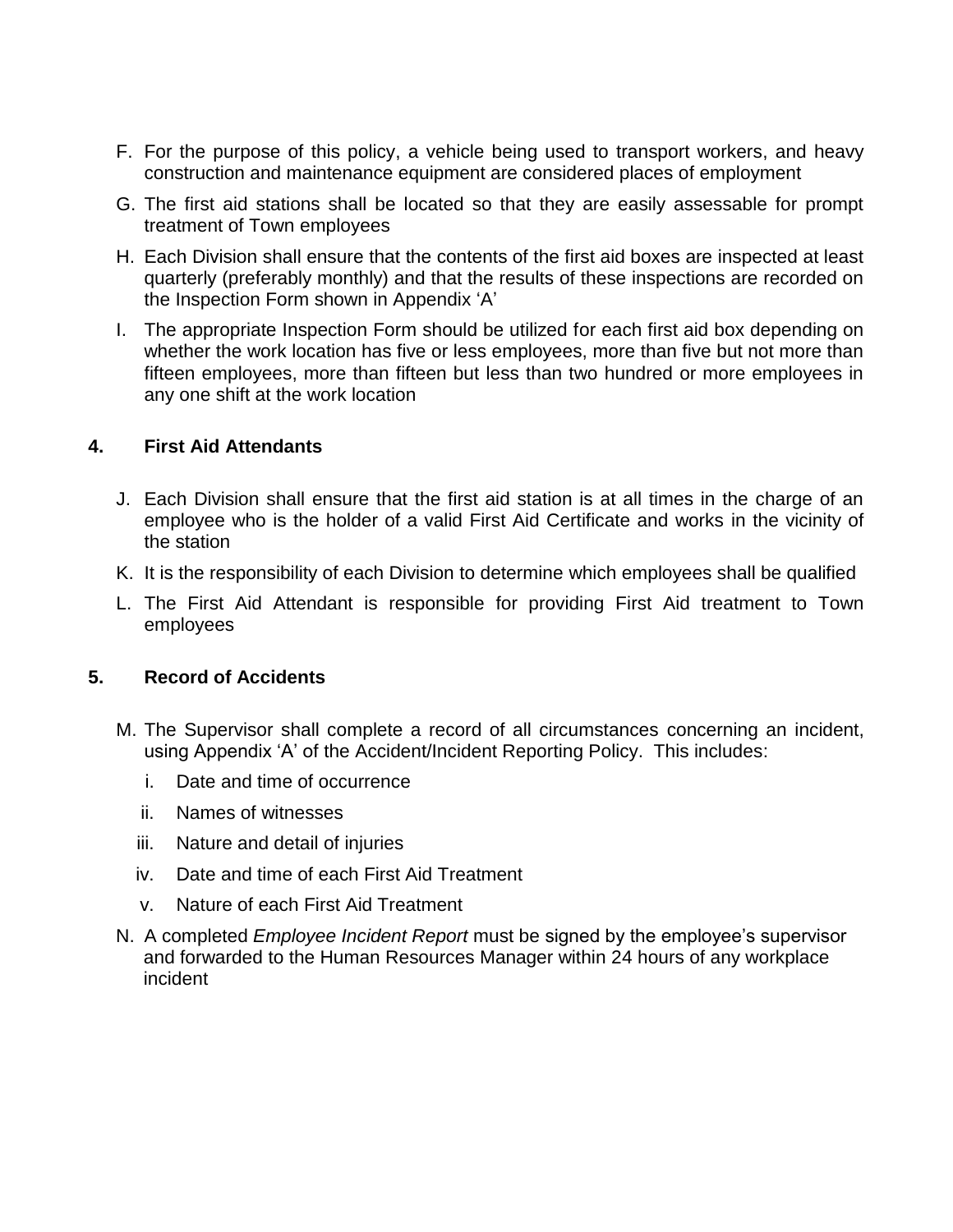#### **6. Post-Treatment Follow-Up**

O. The supervisor shall perform any required follow-up or documentation following an incident in which First Aid was administered and shall promptly forward this information to the Human Resources Manager

## **7. First Aid Training**

- P. The Human Resources Manager shall coordinate training sessions for designated employees to become qualified in First Aid treatment and to maintain their qualifications
- Q. The Human Resources Manager shall maintain a current record of all Town of Fort Frances employees who are qualified First Aid Attendants in each respective division
- R. Division managers shall provide to Human Resources a current list of all certified First Aid Attendants, including their respective expiry dates and whether their most recent training was a First Aid certification (2-day course) or a First Aid recertification (1-day course)
- S. This list should be maintained annually and posted at each First Aid station by the respective departmental manager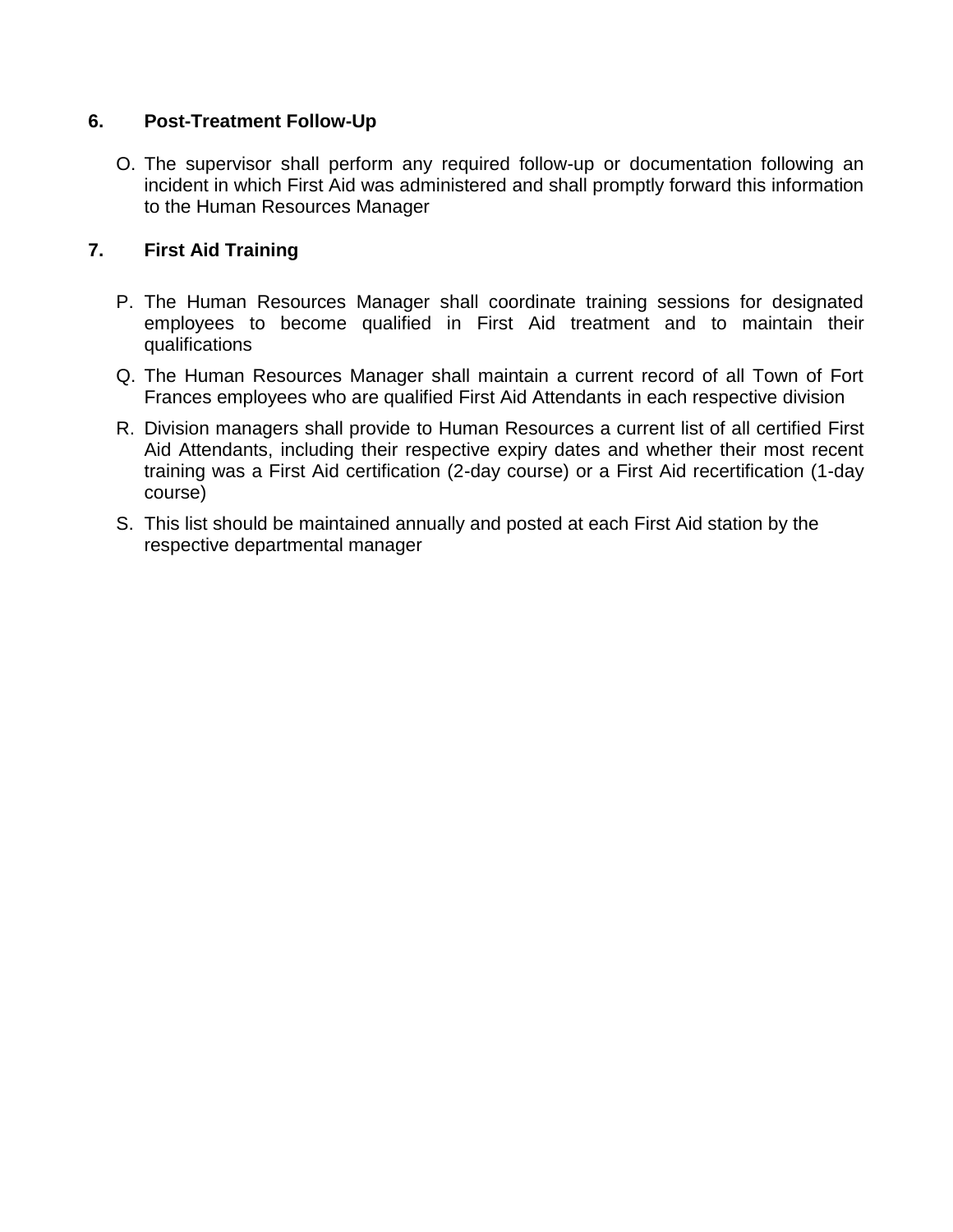

# **APPENDIX 'A' – FIRST AID KIT INSPECTION FORM**

(Worksites with not more than 5 workers in any one shift)

| Facility Location: _________________________ |                                                                               |      |      |      |       |     |      | Location of First Aid Station: ________________________ | Year: $\_\_$ |       |      |      |      |               |
|----------------------------------------------|-------------------------------------------------------------------------------|------|------|------|-------|-----|------|---------------------------------------------------------|--------------|-------|------|------|------|---------------|
| Qty.                                         | Item                                                                          | Jan. | Feb. | Mar. | April | May | June | July                                                    | Aug.         | Sept. | Oct. | Nov. | Dec. | Item<br>Added |
| $\mathbf{1}$                                 | <b>First Aid Manual</b>                                                       |      |      |      |       |     |      |                                                         |              |       |      |      |      |               |
| $\mathbf{1}$                                 | Card of Safety Pins                                                           |      |      |      |       |     |      |                                                         |              |       |      |      |      |               |
| 12                                           | <b>Adhesive Dressing</b><br>individually wrapped                              |      |      |      |       |     |      |                                                         |              |       |      |      |      |               |
| $\overline{4}$                               | Sterile gauze pads, 3 inches<br>square                                        |      |      |      |       |     |      |                                                         |              |       |      |      |      |               |
| $\overline{2}$                               | Rolls of 2 inch gauze<br>bandage                                              |      |      |      |       |     |      |                                                         |              |       |      |      |      |               |
| 2                                            | Field dressing, 4 inch square<br>or 2-four inch sterile bandage<br>compresses |      |      |      |       |     |      |                                                         |              |       |      |      |      |               |
|                                              | Triangular bandage                                                            |      |      |      |       |     |      |                                                         |              |       |      |      |      |               |
|                                              | <b>Initials of Inspector</b>                                                  |      |      |      |       |     |      |                                                         |              |       |      |      |      |               |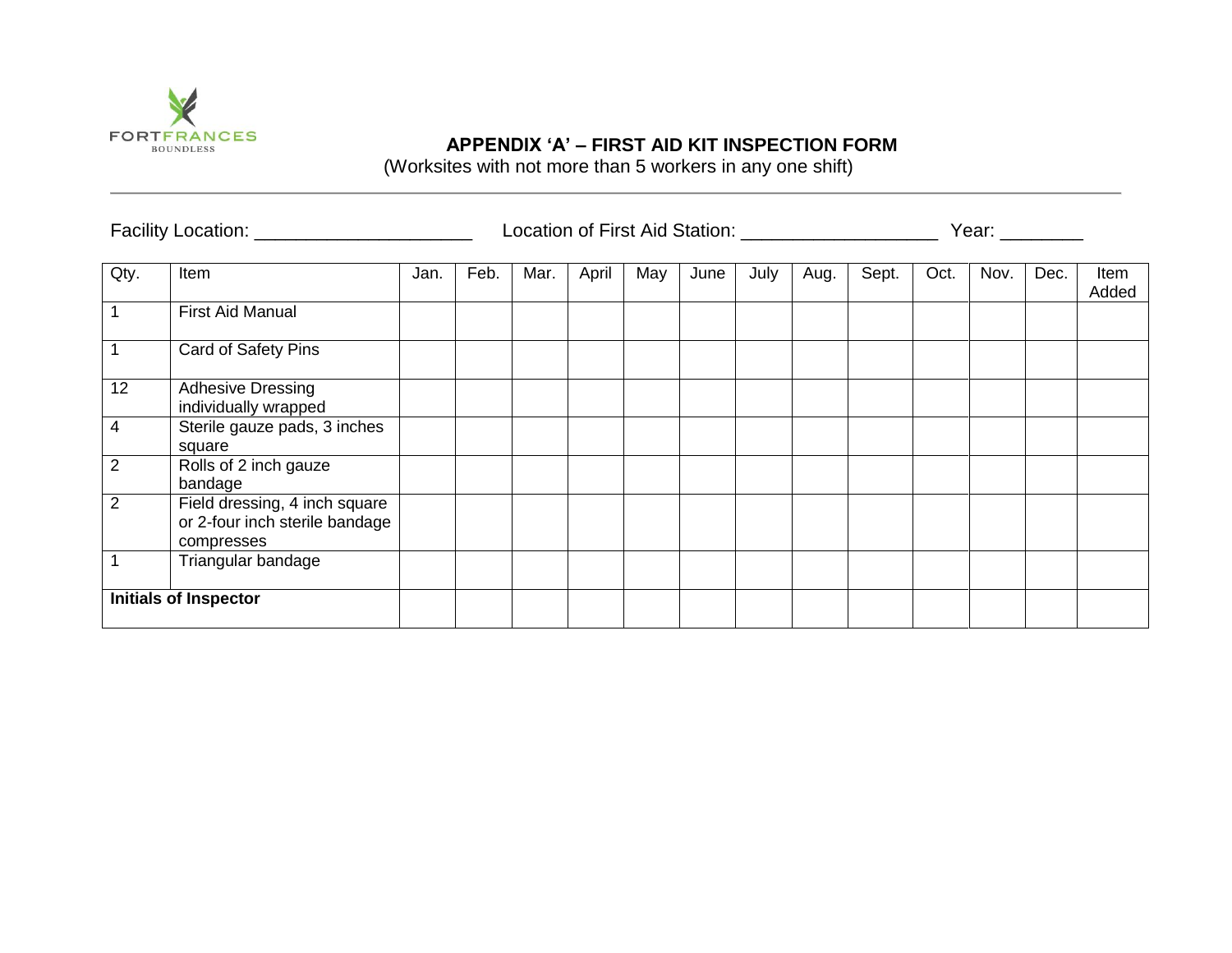

## **APPENDIX 'A' – FIRST AID KIT INSPECTION FORM**

(Worksites with more than 5 workers and not more than 15 workers in any one shift)

|                         | Facility Location: _______________________                                        |      |      |      |       |     |      | Year: ________ |      |       |      |      |      |               |
|-------------------------|-----------------------------------------------------------------------------------|------|------|------|-------|-----|------|----------------|------|-------|------|------|------|---------------|
| Qty.                    | Item                                                                              | Jan. | Feb. | Mar. | April | May | June | July           | Aug. | Sept. | Oct. | Nov. | Dec. | Item<br>Added |
| $\mathbf 1$             | <b>First Aid Manual</b>                                                           |      |      |      |       |     |      |                |      |       |      |      |      |               |
| $\mathbf{1}$            | Card of Safety Pins                                                               |      |      |      |       |     |      |                |      |       |      |      |      |               |
| 24                      | <b>Adhesive Dressing</b><br>individually wrapped                                  |      |      |      |       |     |      |                |      |       |      |      |      |               |
| 12                      | Sterile gauze pads, 3 inches<br>square                                            |      |      |      |       |     |      |                |      |       |      |      |      |               |
| $\overline{\mathbf{4}}$ | Rolls of 2 inch gauze<br>bandage                                                  |      |      |      |       |     |      |                |      |       |      |      |      |               |
| 4                       | Rolls of 4 inch gauze<br>bandage                                                  |      |      |      |       |     |      |                |      |       |      |      |      |               |
| $\overline{4}$          | Sterile surgical pads suitable<br>for pressure dressings,<br>individually wrapped |      |      |      |       |     |      |                |      |       |      |      |      |               |
| 6                       | Triangular bandages                                                               |      |      |      |       |     |      |                |      |       |      |      |      |               |
| $\overline{2}$          | Rolls of splint padding                                                           |      |      |      |       |     |      |                |      |       |      |      |      |               |
| 1                       | Roll up splint                                                                    |      |      |      |       |     |      |                |      |       |      |      |      |               |
|                         | <b>Initials of Inspector</b>                                                      |      |      |      |       |     |      |                |      |       |      |      |      |               |